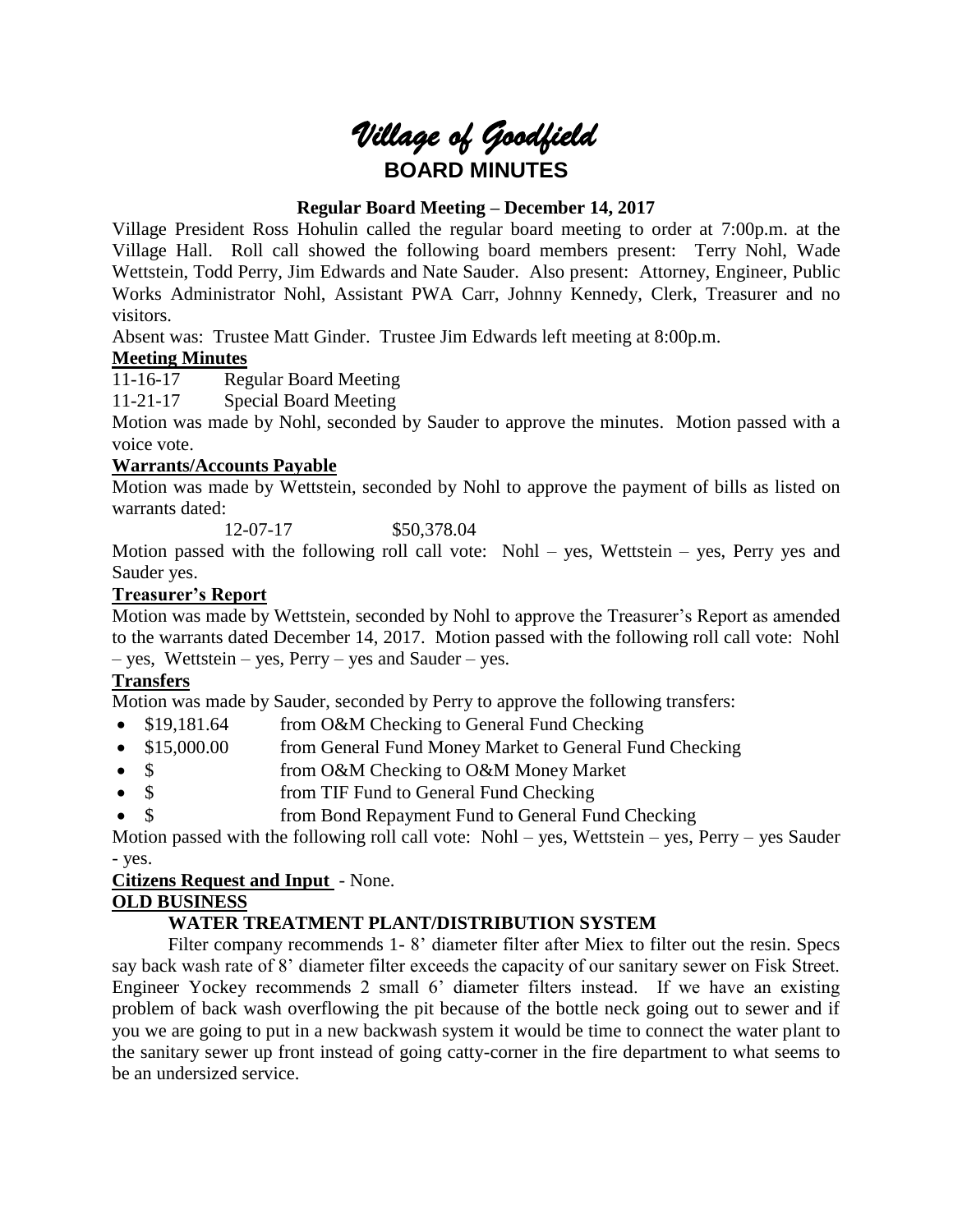Engineer Yockey presented the Miex quote from IXOM for \$57,100. the bid includes all the improvements to the Miex Unit. At this time we do not believe we need the \$4500 for underdrains or the \$1300 for laterals. Other items to consider:

- 1. Filters installation bid filter and have them delivered to the plant, then have a local contractor install it and do the piping work to do the interconnecting between the filters and Miex and the little bit of chemical feed work.
- 2. Changing media in aerator. Village will order media, then hire a local contractor to remove the old media and install the new media.

Hoping to get drawings on filter supplier and put that in the plans and have EPA Permit ready to send out shortly. It was the consensus of the Board that it is their intention to approve IXOM quote but Village will not sign until EPA permit and all costs are in.

**1. Water Main Extension**

Nothing new discussed.

# **SEWER TREATMENT PLANT/DISTRIBUTION SYSTEM**

**1. Trunk Sewer Improvements, Clearing Brush, Easements** Nothing discussed.

## **Payment of outstanding invoices upon request of Village Engineer**

There were no outstanding invoices.

**Comprehensive Plan/Mile and a half radius map**

Nothing discussed.

## **Safety Improvement for Norfolk Southern Railroad @ Harrison & Birkey Street**

The Railroad is planning to start on January 22 or  $23<sup>rd</sup>$ . Engineer recommends the Village place advertisement for bids in January with bids due back on February 13, 2018. Motion was made by Wettstein, seconded by Edwards to allow Engineer Yockey to prepare Advertisement for Bids. Motion passed with the following roll call vote: Nohl – yes, Wettstein – yes, Perry – yes, Edwards – yes and Sauder – yes.

## **1. Possible Paving of Harrison Street**

Nothing discussed.

## **Possible Annexation**

# Nothing discussed.

## **2007 Bond Pay-off**

Attorney Gronewold spoke with Erin at Chapman and Cutler regarding the 2007 Bond Pay-off. The process is very involved and attorney feels it would be better to have Chapman and Cutler do payoff ordinance and process start to finish. Attorney Gronewold recommends the Village hire Chapman & Cutler for \$2500.00.

Motion was made by Nohl, seconded by Sauder to approve using Chapman & Cutler in proceeding with the bond pay off for a cost of \$2500. Motion passed with the following roll call vote: Nohl – yes, Wettstein – yes, Perry – yes, Edwards – yes and Sauder – yes.

## **Garage Addition**

Nothing discussed.

## **Disc Golf Course at the Park Update**

Tee pads are in, waiting on signs. In the spring long tee pads will be put in.

**Storm Sewer / Sanitary Sewer SE Development**

Nothing discussed.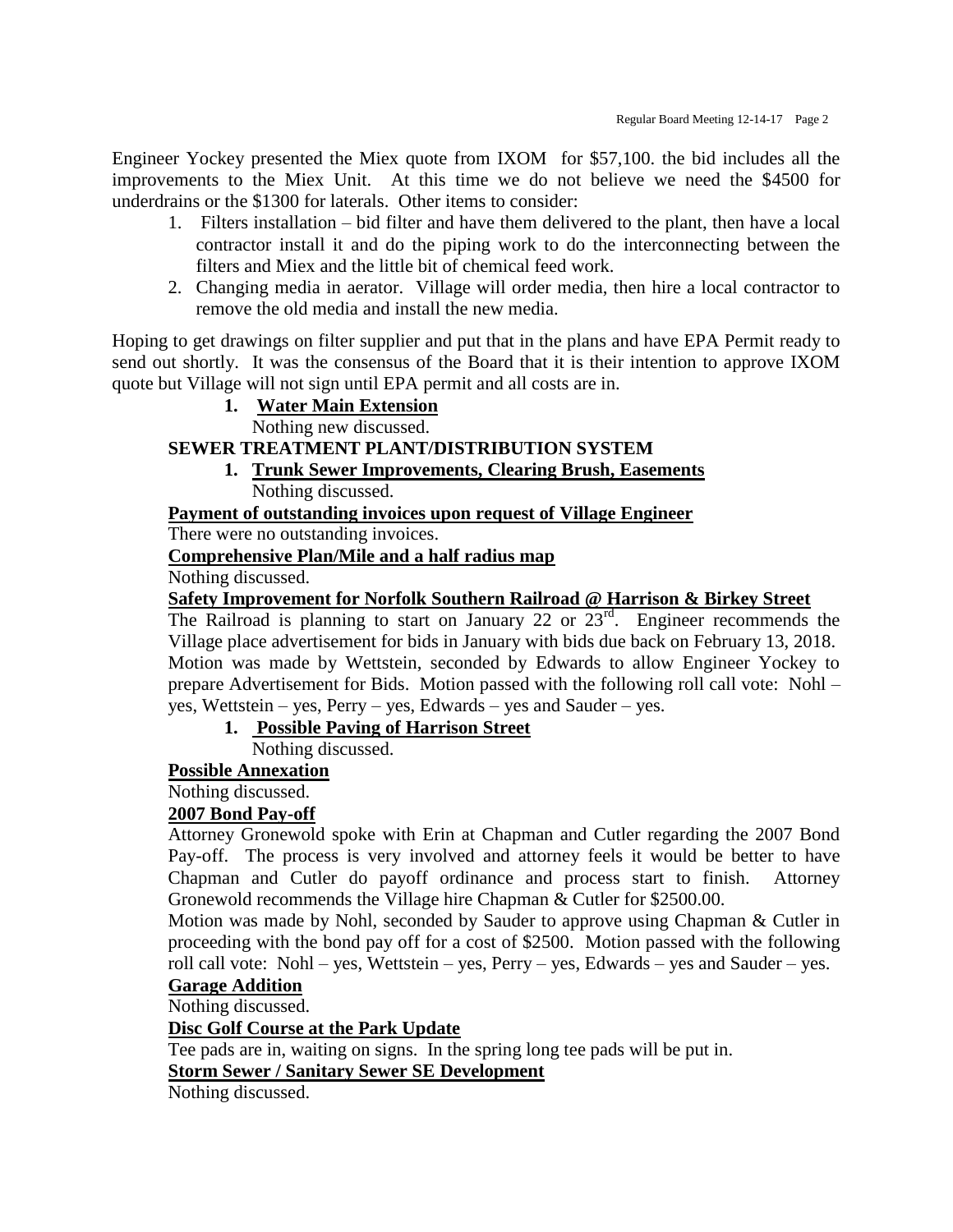#### **Barn III Dinner Theater**

Engineer Yockey brought drawings for Barn III water main. Route picked has changed slightly since they got the topography. Engineer will possibly get an alternate bid for directional drilling near the big trees so they would not have to cut through roots and so forth. Phase II would be to replace culvert and raise the road. Right of way and easements – Kuntz subdivision is not in the Village. Right of way dedication was dedicated through the county when the subdivision went in. So, either the Village needs to get an easement for water main or have them annexed into Village. When PWA spoke with Abby Reel Haas in the past she did not have a problem annexing into the Village.

It would be beneficial to get ROW dedicated from Kuntz's on the other side of the road for maintenance, ditch, etc. Engineer would recommend that Village would at least ask them.

Barn III and Timberline are in the Village. Bridle Ridge never had ROW dedicated. Need easement for any water main that is in the ROW. PWA feels all ROW's for all phases should be obtained now.

Assuming phase I is ok with the Village, Engineer Yockey could send off EPA permit next week.

#### **5-10 Year Capital Improvements Plan**

Nothing discussed.

**NEW BUSINESS**

#### **Tax Levy Ordinance #17-09**

Motion was made by Edwards, seconded by Wettstein to approve the **Tax Levy Ordinance #17-09.** Motion passed with the following roll call vote: Nohl – yes, Wettstein – yes,  $Perry - yes$ , Edwards – yes and Sauder – yes.

# **Ordinance Adopting a Policy Prohibiting Sexual Harassment #17-10**

Motion was made by Wettstein, seconded by Edwards to approve **Ordinance #17-10**, an ordinance adopting a policy prohibiting sexual harassment. Motion passed with the following roll call vote: Nohl – yes, Wettstein – yes, Perry – yes, Edwards – yes and Sauder – yes.

#### **Schedule Committee Meetings**

No meetings scheduled.

**Municipal Calendar** Completed. **Other Business Engineer –** None. **Public Works Administrator –** None. **Trustees Nohl** – None. **Wettstein –** None. **Perry –** None. **Edwards –** None. **Sauder –** None. **Clerk –** None.